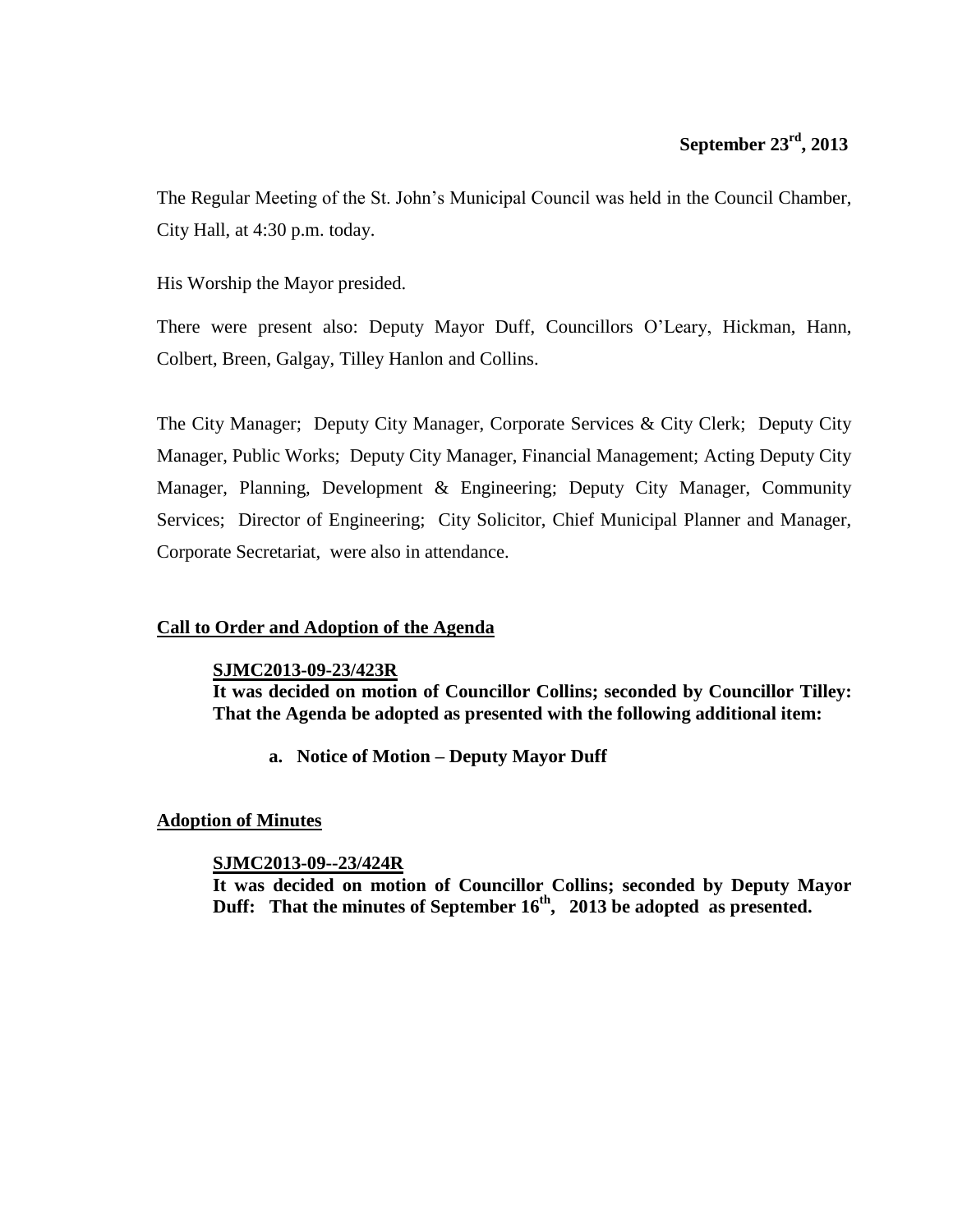## **Business Arising**

**Notice of Motion – St. John's Commercial Property Tax By-Law (Councillor Breen)**

## **SJMC2013-09-23/425R**

**Pursuant to Notice of Motion, it was moved by Councillor Breen; seconded by Councillor Galgay: That the following Commercial Property Tax (Amendment No. 1 – 2013) By-Law be adopted:**

## **ST. JOHN'S COMMERCIAL PROPERTY TAX (AMENDMENT NO. 1-2013) BY-LAW**

## **BY-LAW NO.**

## **COMMERCIAL PROPERTY TAX (AMENDMENT NO. 1 – 2013) BY-LAW**

## **PASSED BY COUNCIL ON SEPTEMBER 23, 2013**

Pursuant to the powers vested in it under the section 4 of the City of St. John's Municipal Taxation Act, SNL 2006 c.C-17, as amended, and all other powers enabling it, the City of St. John's enacts the following By-Law related to commercial property tax.

## **BY-LAW**

- 1. This By-Law may be cited as the "St. John's Commercial Property Tax (Amendment No. 1 – 2013) By-Law".
- 2. Section  $2(1)(b)(vi)$  is amended by adding the phrase "or federal or provincial legislation" after the word "City".

**IN WITNESS WHEREOF** the Seal of the City of St. John's has been hereunto affixed and this By-Law was signed by the Mayor and City Clerk this 23rd day of September, 2013

MAYOR

## CITY CLERK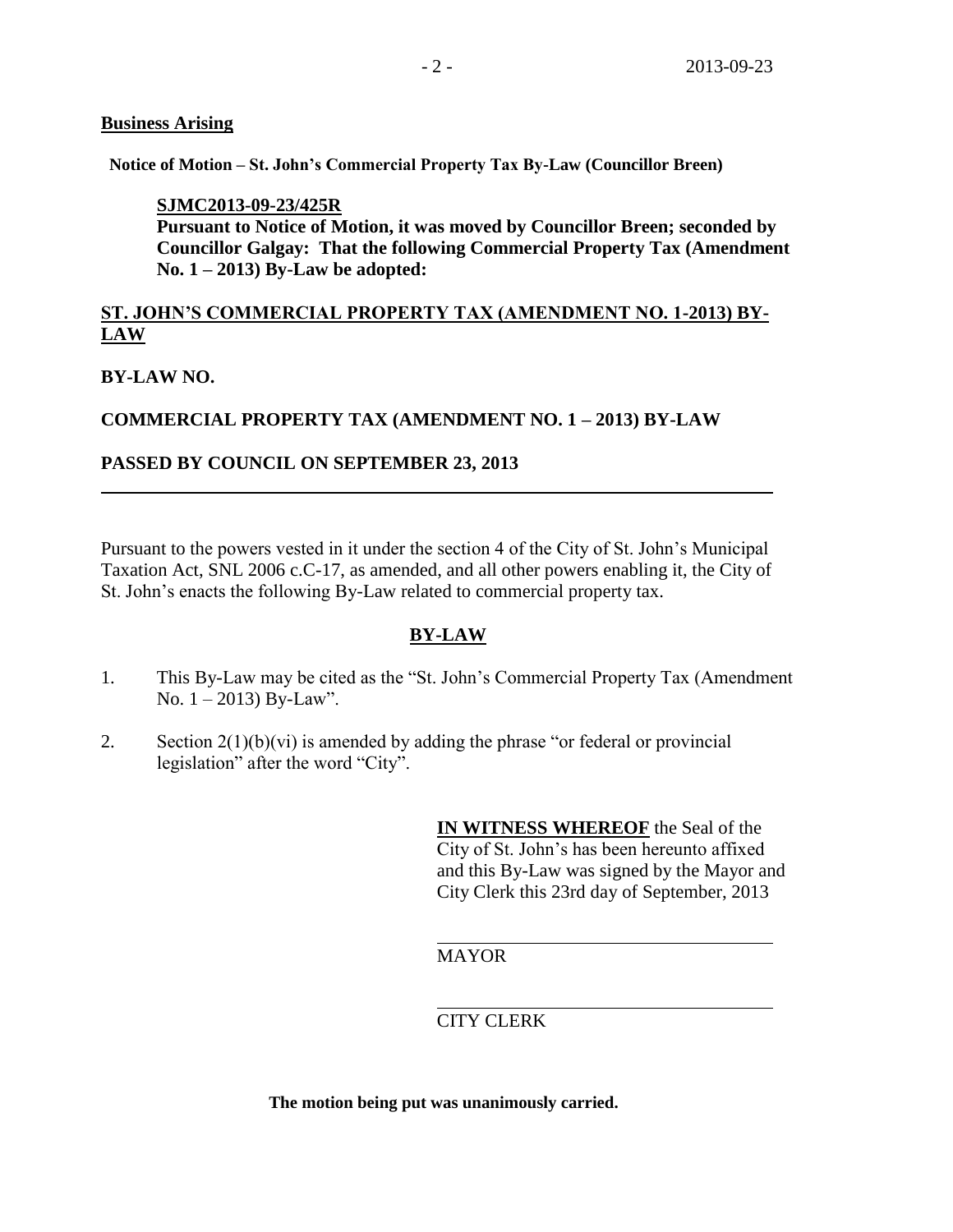#### **Notice of Motion – Property Tax Exemption**

#### **SJMC2013-09-23/426R**

**Pursuant to Notice of Motion, it was moved by Deputy Mayor Duff; seconded by Councillor Colbert: That the following St. John's Property Tax Exemption O'Brien Farm Foundation Incorporated By-law be adopted:**

### **BY-LAW NO.**

## **ST. JOHN'S PROPERTY TAX EXEMPTION O'BRIEN FARM FOUNDATION INCORPORATED BY-LAW**

## **PASSED BY COUNCIL ON SEPTEMBER 23rd , 2013**

Pursuant to the powers vested in it under the St. John's Municipal Taxation Act, SNL 2006 c.C-17.1, as amended, and all other powers enabling it, the City of St. John's enacts the following By-Law relating to the exemption of the O'Brien Farm Foundation Incorporated.

#### **BY-LAW**

- 1. This By-Law may be cited as the "St. John's Property Tax Exemption O'Brien Farm Foundation Incorporated By-Law".
- 2. Property held by the O'Brien Farm Foundation Incorporated and situate in the area of Mount Scio Road and Oxen Pond Road shall be exempt from the real property tax.

**IN WITNESS WHEREOF** the Seal of the City of St. John's has been hereunto affixed and this By-Law has been signed by the Mayor and City Clerk this 23rd day of September, 2013.

MAYOR

## CITY CLERK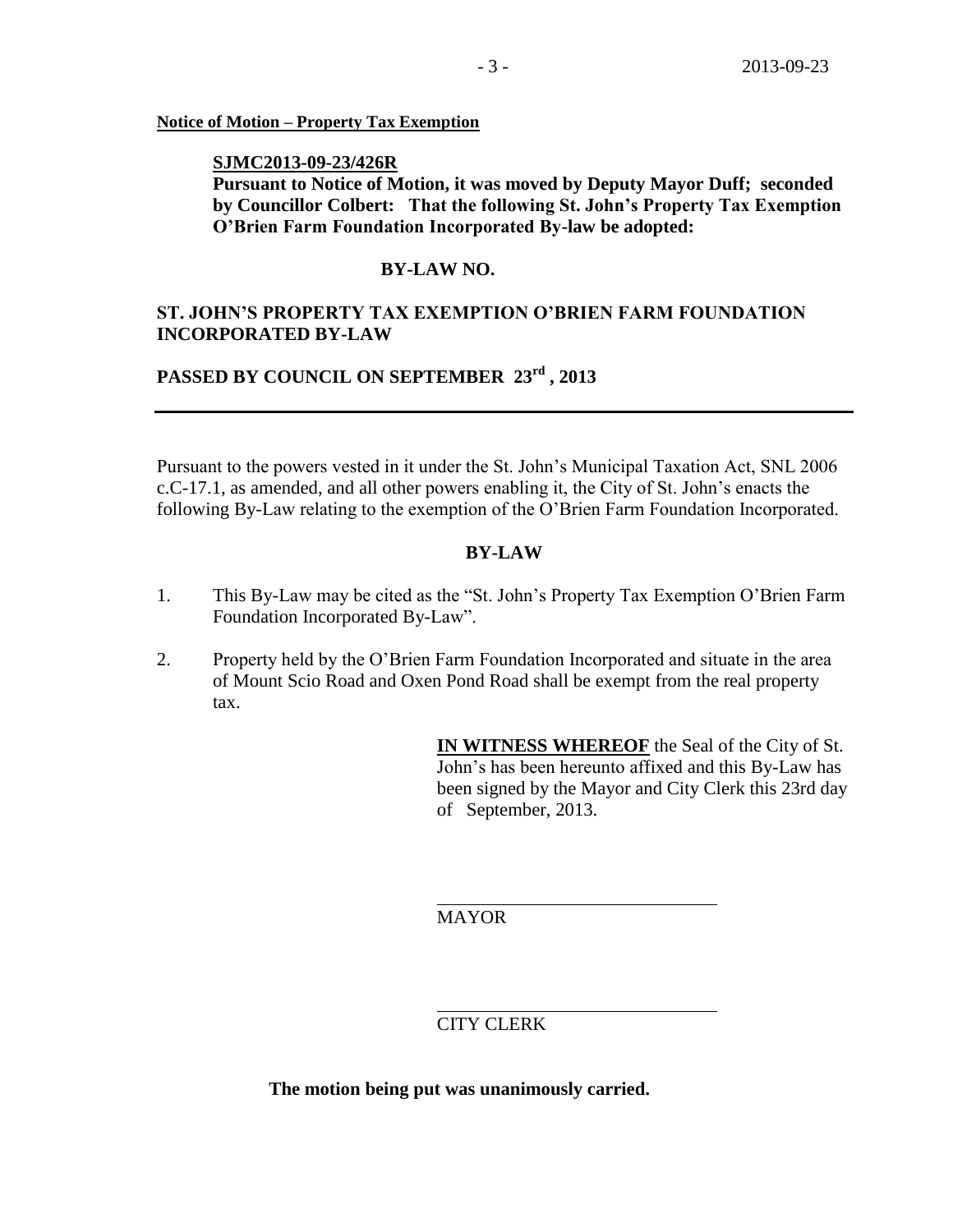## **Civic # 4 Oxen Pond Road**

Under business arising, Council considered a memorandum dated September 18, 2013 from the Chief Municipal Planner regarding the above noted.

## **SJMC2013-09-23/427R**

**It was moved by Councillor Hanlon; seconded by Councillor Hickman: That the following Resolutions for St. John's Municipal Plan Amendment Number 117, 2013 and St. John's Development Regulations Amendment Number 582, 2013 be adopted, and further, that Mr. Stan Clinton, MCIP, a member of the City's commissioner list, be appointed as the commissioner to conduct a public hearing on the Municipal Plan and Development Regulations amendments. The proposed date for the public hearing is October 15, 2013:** 

# **RESOLUTION ST. JOHN'S MUNICIPAL PLAN AMENDMENT NUMBER 117, 2013**

**WHEREAS** the City of St. John's wishes to accommodate the conversion of an existing dwelling into office space located at Civic Number 4 Oxen Pond Road.

**BE IT THEREFORE RESOLVED** that the City of St. John's hereby adopts the following map amendment to the St. John's Municipal Plan in accordance with the provisions of the Urban and Rural Planning Act.

> **Redesignate land at Civic Number 4 Oxen Pond Road from the Residential Low Density Land Use District to the Commercial General Land Use District as shown on Map III-1A attached.**

**BE IT FURTHER RESOLVED** that the City of St. John's requests the Minister of Municipal Affairs to register the proposed amendment in accordance with the requirements of the Urban and Rural Planning Act, 2000.

**IN WITNESS THEREOF** the Seal of the City of St. John's has been hereunto affixed and this Resolution has been signed by the Mayor and the City Clerk on behalf of Council this 23rd day of September, **2013**.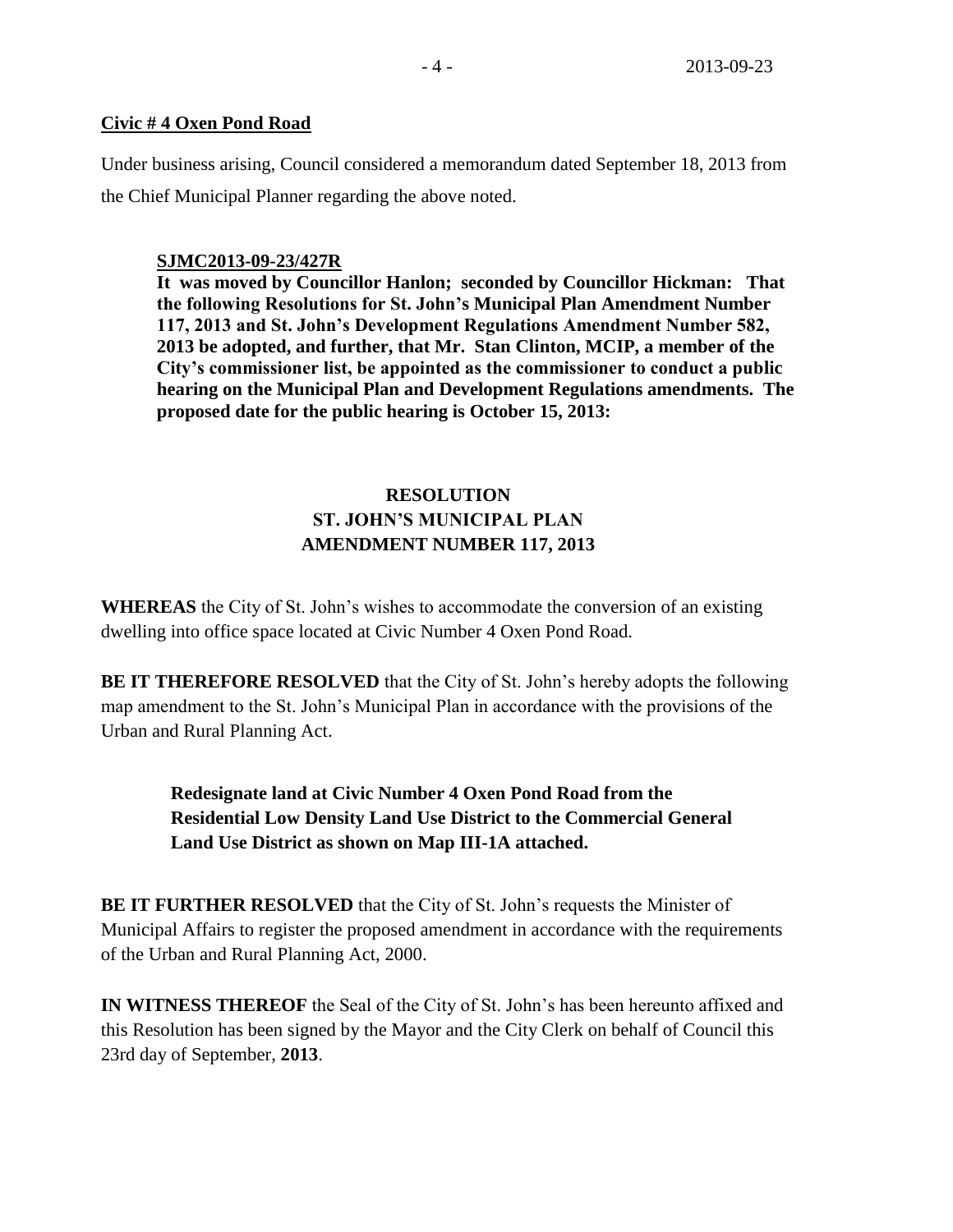| Mayor                          | I hereby certify that this Amendment has been prepared in<br>accordance with the Urban and Rural Planning Act, 2000. |
|--------------------------------|----------------------------------------------------------------------------------------------------------------------|
|                                |                                                                                                                      |
| <b>City Clerk</b>              |                                                                                                                      |
|                                |                                                                                                                      |
| <b>Provincial Registration</b> | <b>MCIP</b>                                                                                                          |

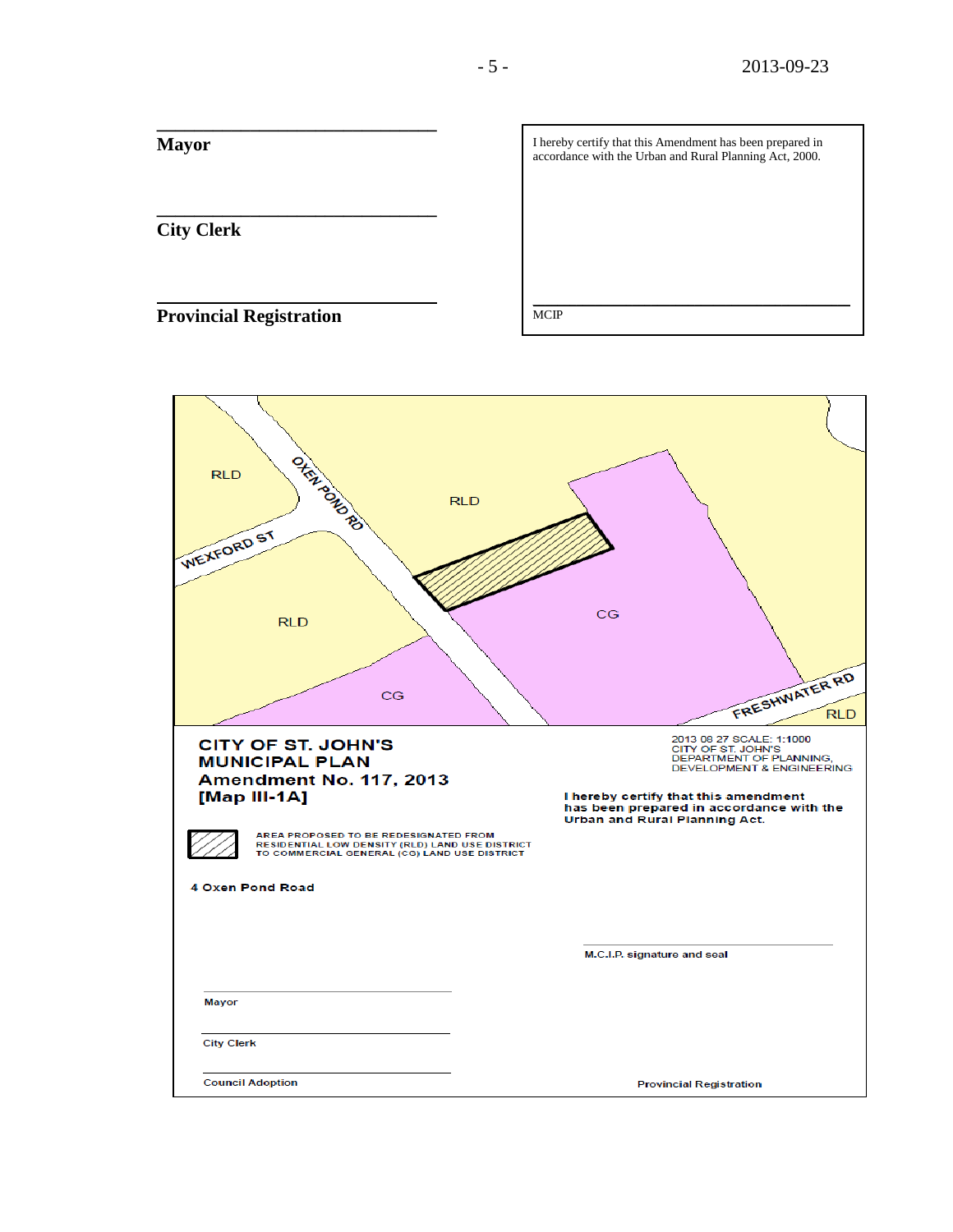# **RESOLUTION ST. JOHN'S DEVELOPMENT REGULATIONS AMENDMENT NUMBER 581, 2013**

**WHEREAS** the City of St. John's wishes to accommodate the conversion of an existing dwelling into office space located at Civic Number 4 Oxen Pond Road.

**BE IT THEREFORE RESOLVED** that the City of St. John's hereby adopts the following map amendment to the St. John's Development Regulations in accordance with the provisions of the Urban and Rural Planning Act.

> **Rezone land at Civic Number 4 Oxen Pond Road from the Residential Low Density (R1) Zone to the Commercial Neighbourhood (CN) Zone as shown on Map Z-1A attached.**

**BE IT FURTHER RESOLVED** that the City of St. John's requests the Minister of Municipal Affairs to register the proposed amendment in accordance with the requirements of the Urban and Rural Planning Act, 2000.

**IN WITNESS THEREOF** the Seal of the City of St. John's has been hereunto affixed and this Resolution has been signed by the Mayor and the City Clerk on behalf of Council this

23rd day of September, **2013**.

**\_\_\_\_\_\_\_\_\_\_\_\_\_\_\_\_\_\_\_\_\_\_\_\_\_\_\_\_\_\_**

**\_\_\_\_\_\_\_\_\_\_\_\_\_\_\_\_\_\_\_\_\_\_\_\_\_\_\_\_\_\_** 

**Mayor**

**City Clerk**

I hereby certify that this Amendment has been prepared in accordance with the Urban and Rural Planning Act, 2000.

\_\_\_\_\_\_\_\_\_\_\_\_\_\_\_\_\_\_\_\_\_\_\_\_\_\_\_\_\_\_\_\_\_\_\_\_\_\_\_\_\_\_\_\_\_\_\_\_\_\_\_ **MCIP** 

**Provincial Registration**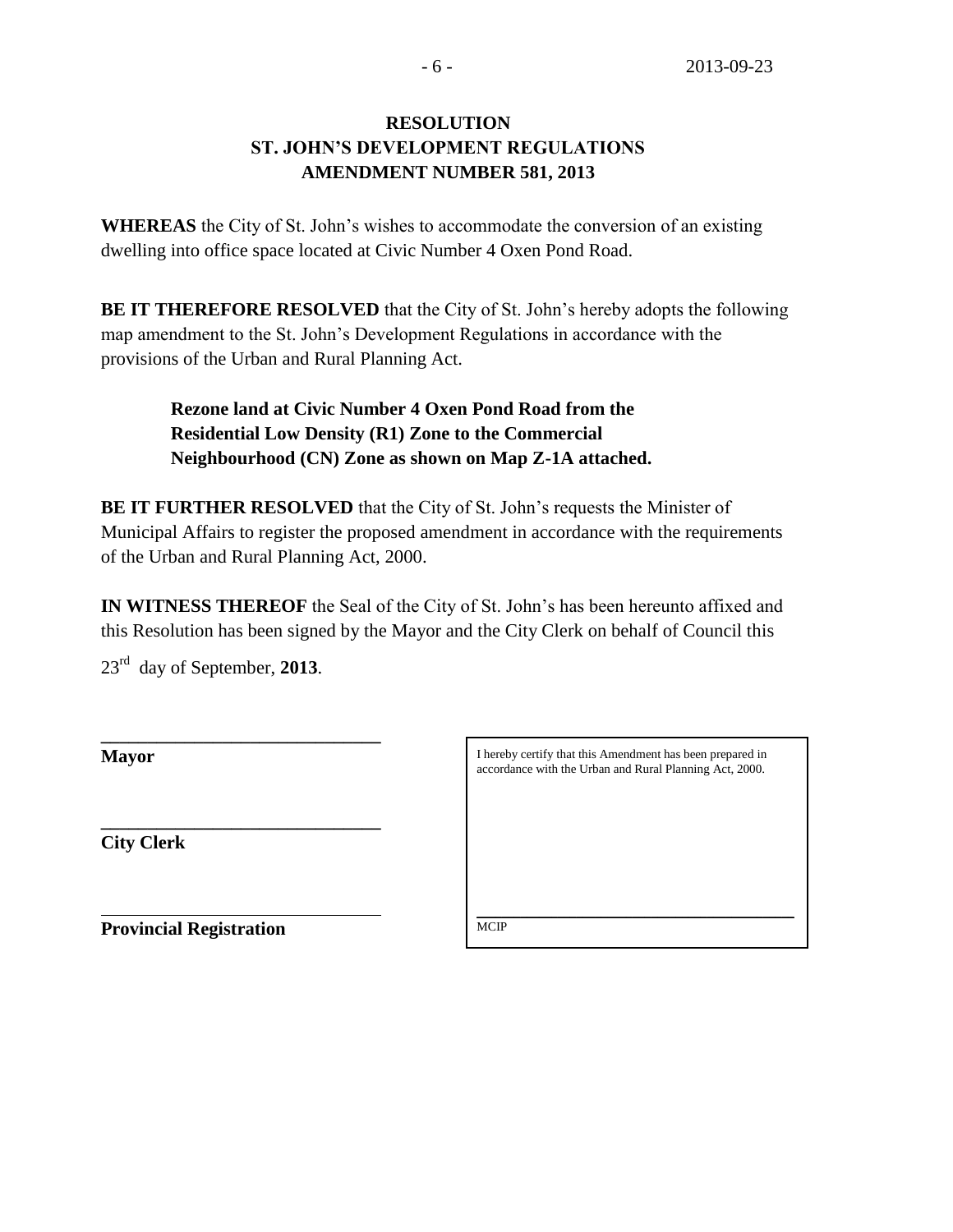| R <sub>1</sub><br>ORRADORORO<br>R <sub>1</sub>                                                                                   |                                                                                                                                                                                                                                        |
|----------------------------------------------------------------------------------------------------------------------------------|----------------------------------------------------------------------------------------------------------------------------------------------------------------------------------------------------------------------------------------|
| WEXFORD ST                                                                                                                       |                                                                                                                                                                                                                                        |
| R <sub>1</sub>                                                                                                                   | CN                                                                                                                                                                                                                                     |
| CH                                                                                                                               | FRESHWATER RD<br>R <sub>1</sub>                                                                                                                                                                                                        |
| <b>CITY OF ST. JOHN'S</b><br><b>DEVELOPMENT REGULATIONS</b><br><b>Amendment No. 581, 2013</b><br>[Map Z-1A]                      | 2013 08 27 SCALE: 1:1000<br>CITY OF ST. JOHN'S<br>DEPARTMENT OF PLANNING,<br><b>DEVELOPMENT &amp; ENGINEERING</b><br>I hereby certify that this amendment<br>has been prepared in accordance with the<br>Urban and Rural Planning Act. |
| AREA PROPOSED TO BE REZONED FROM<br>RESIDENTIAL LOW DENSITY (R1) LAND USE ZONE TO<br>COMMERCIAL NEIGHBOURHOOD (CN) LAND USE ZONE |                                                                                                                                                                                                                                        |
| 4 Oxen Pond Road                                                                                                                 |                                                                                                                                                                                                                                        |
|                                                                                                                                  | M.C.I.P. signature and seal                                                                                                                                                                                                            |
| <b>Mayor</b>                                                                                                                     |                                                                                                                                                                                                                                        |
| <b>City Clerk</b>                                                                                                                |                                                                                                                                                                                                                                        |
| <b>Council Adoption</b>                                                                                                          | <b>Provincial Registration</b>                                                                                                                                                                                                         |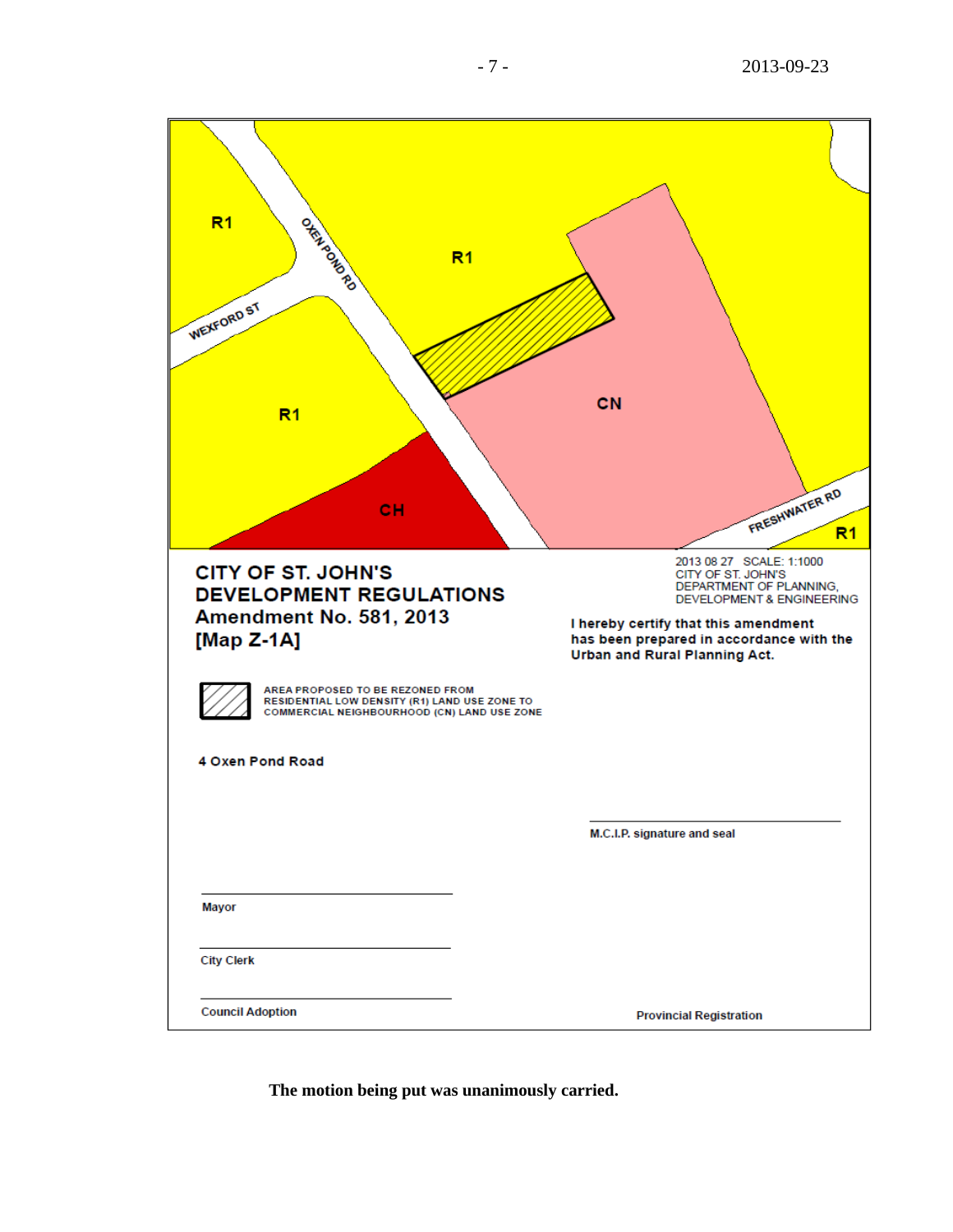## **Committee Reports**

### **Development Committee Report dated September 17, 2013**

Council considered the following Development Committee Report dated September 17, 2013:

**1. Department of Planning File No. 13-00238/B-17-M.26 Proposed Crown Land Grant for Extension to Private Property to Create Additional Building Lot** *Department of Environment and Conservation File 1036214* **Crown Land Grant Referral for 0.23 Hectares Civic No. 836 Main Road – Rural (R) Zone (Ward 5)**

## **Recommendation:**

It is recommended that Council reject the subject Crown Land Grant application for residential use.

**2. Department of Planning, Development and Engineering File No. 13-00009 Proposed Carport and Deck Civic No. 4 Outer Battery Road – Residential Battery Zone (RB) Zone (Ward 2)**

## **Recommendation:**

Based on the fact that the proposed new dwelling will not have any significant interference with the private views from other properties and that the design of the proposed new dwelling is in keeping with the character of other dwellings in the area, it is recommended that Council grant approval to the application subject to the following conditions:

- 1) Approval of the building elevations by the City's Heritage Officer; and,
- 2) Compliance with all requirements of the City's Department of Engineering and Department of Building and Property Management.

 $\frac{1}{2}$   $\frac{1}{2}$   $\frac{1}{2}$   $\frac{1}{2}$   $\frac{1}{2}$   $\frac{1}{2}$   $\frac{1}{2}$   $\frac{1}{2}$   $\frac{1}{2}$   $\frac{1}{2}$   $\frac{1}{2}$   $\frac{1}{2}$   $\frac{1}{2}$   $\frac{1}{2}$   $\frac{1}{2}$   $\frac{1}{2}$   $\frac{1}{2}$   $\frac{1}{2}$   $\frac{1}{2}$   $\frac{1}{2}$   $\frac{1}{2}$   $\frac{1}{2}$ 

Robert F. Smart, City Manager Chair – Development Committee

## **SJMC2013-09-23/428R**

**It was moved by Councillor Hann; seconded by Councillor Tilley: That the Committee's recommendations be approved.**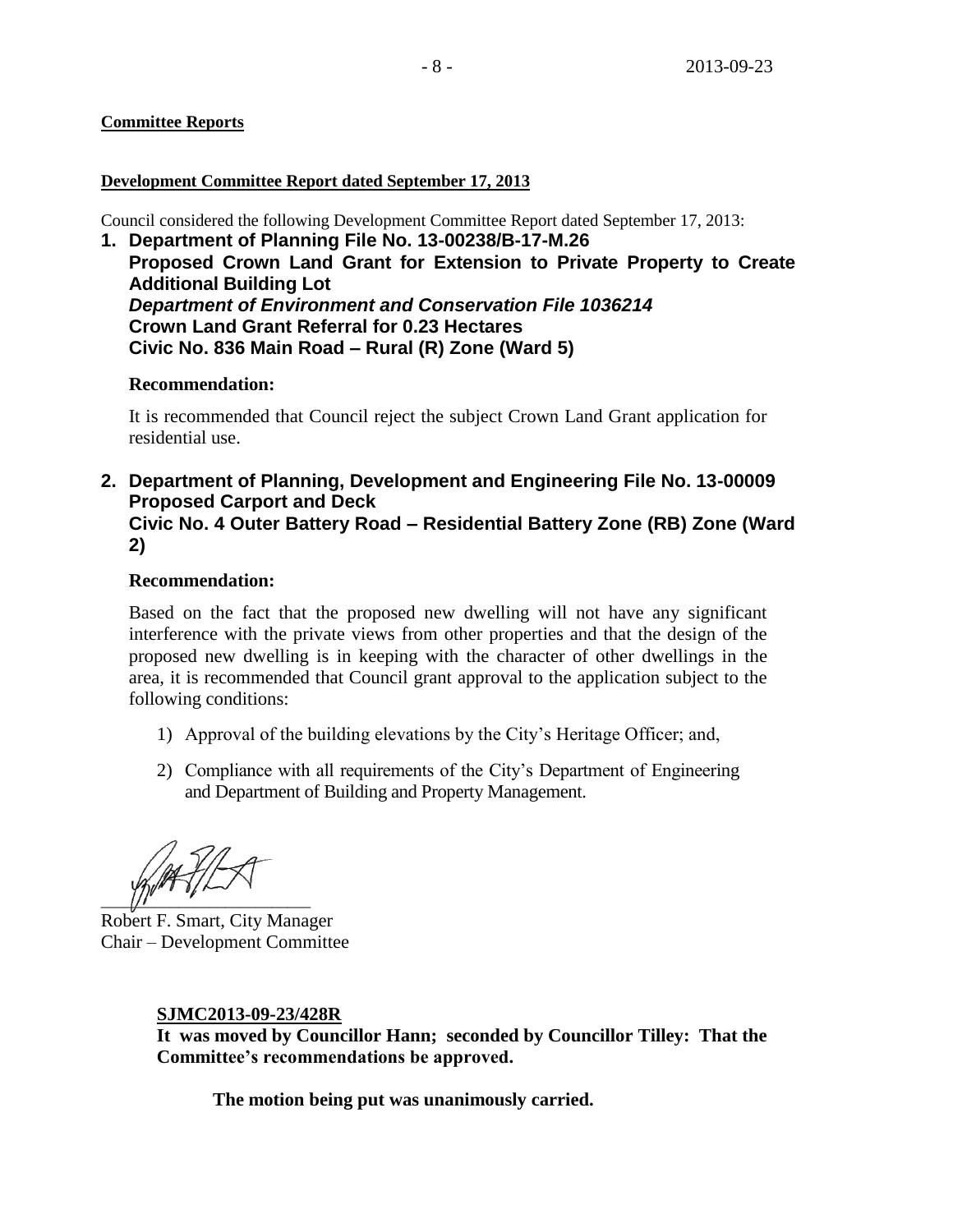#### **Public Works & Environment Standing Committee Report dated September 17, 2013**

Council considered the following Public Works & Environment Standing Committee Report dated September 17, 2013:

Attendees: Councillor Wally Collins, Chairperson Deputy Mayor Shannie Duff Councillor Tom Hann Councillor Bruce Tilley Councillor Danny Breen Councillor Sandy Hickman Paul Mackey, Deputy City Manager of Public Works Jason Sinyard, Director of Planning Brendan O'Connell, Director of Engineering Lynnann Winsor, Director of Water & Wastewater Don Brennan, Director of Streets & Traffic Brian Head, Manager of Parks & Open Spaces Division Phil Hiscock, Manager of Streets & Traffic Jason Phillips, Manager Water & Wastewater Shelley Pardy, Communications & PR Officer Karen Chafe, Recording Secretary

#### 1. **Wishingwell Road & Terra Nova Road Water Main Rehabilitation**

The Committee considered a memo dated August 29, 2013 from the Deputy City Manager of Public Works regarding the above noted. The Committee on motion of Councillor Hickman; seconded by Councillor Breen recommends approval of the following:

> **That Council approve in principle the re-lining of approximately 2,000 metres of water main including the identified sections on Wishingwell Road and Terra Nova Road at an estimated cost of \$2,400,000 (plus HST). It is further proposed that funding for this work be provided from the \$1,000,000 previously allocated plus an additional \$1,400,000 from unallocated capital funding. If Council approves this approach, tenders will be called and a further recommendation will be brought forward to Council for award of the work provided the prices are in the range anticipated.**

#### 2. **Backyard Composting**

The Committee considered a memo dated September 16, 2013 from the Deputy City Manager of Public Works regarding the above noted. The Committee on motion of Councillor Tilley; seconded by Deputy Mayor Duff recommends that Council approve the following:

**That Council refer the issue of support for backyard composting to the 2014 budget process for consideration. The Committee further recommends that if funding is approved for a program, the City purchase 500 subsidized compost bins from the MMSB and partner with Botanical Gardens to conduct training for residents in the proper use of these bins.**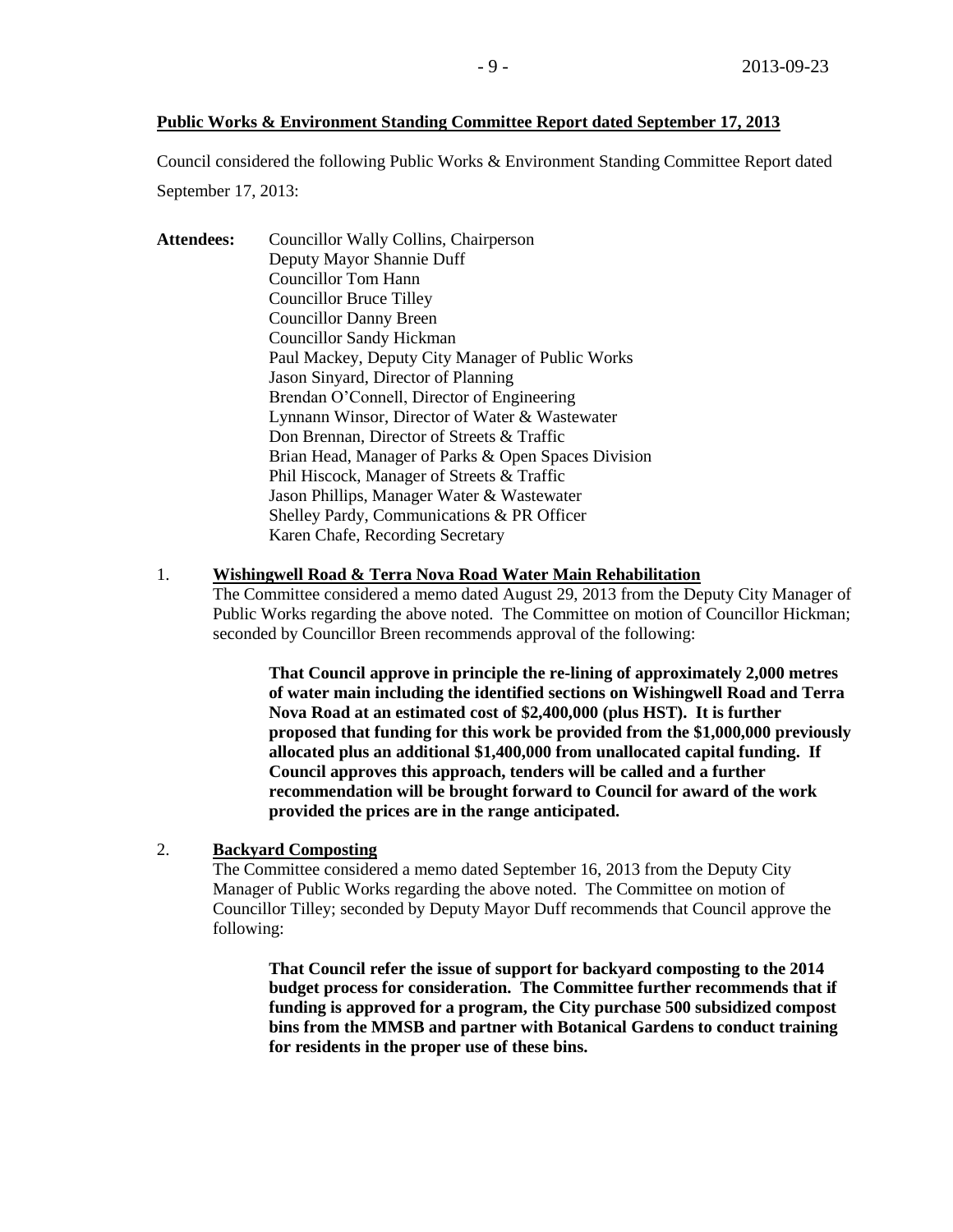### **3. Robin Hood Bay Hours of Operation**

The Committee considered a memo dated September 16, 2013 from the Deputy City Manager of Public Works in response to an e-mail from Wally Fry suggesting the extension of hours of operation for the Residential Drop Off (RDO) at the Robin Hood Bay Regional Waste Management Facility. The Committee on motion of Deputy Mayor Duff; seconded by Councillor Breen recommends the following:

**That the status quo be maintained with respect to the hours of operation at Robin Hood Bay Landfill. While extending the hours of operation would provide more flexibility for RDO users, the cost to do this is significant and does not appear to be warranted. The RDO is currently open all day Saturday for the convenience of the general public.** 

## **4. Request for Sidewalk Installation on Empire Avenue (near Ropewalk Lane intersection)**

The Committee considered an e-mail from Donald Connolly referred via the Mayor's Advisory Committee on the Status of Persons with Disabilities. Mr. Connolly references the lack of sidewalk immediately past the ESSO Station on Empire Avenue and Ropewalk Lane going west on Empire. He notes that the area is extremely dangerous for a distance of 300- 400 feet as pedestrians have to leave the sidewalk and walk in the street before rejoining the sidewalk. He thought that the property in question is possibly owned by Dominion Recycling.

**Staff advised that though there is no program for the installation of new sidewalks, they have received various requests over the years for such. It was therefore suggested that a list for new sidewalks be developed and referred for review under the capital works list along with Mr. Connolly's request.**

#### 5. **Curbside Leaf Collection Pilot Project**

Council deferred and referred to the Committee a memo dated September 12, 2013 from the Deputy City Manager of Public Works regarding the above noted matter. The Committee on motion of Councillor Tilley; seconded by Councillor Hann recommends Council approval of the following:

**That the City proceed with a pilot curbside leaf collection program this fall in accordance with the requirements outlined in the attached report. Information will be provided to residents encouraging them to handle their own leaves by mulching them on their lawns or by backyard composting. Other options for residents include using the proposed curbside collection program (for which paper (Kraft) bags are mandatory to eliminate double handling of the material collected), or dropping their leaves off at the Robin Hood Bay Residential Drop-off facility at no charge. Leaves collected in the curbside program will be used for horticultural and/or landscaping purposes. The cost of the proposed pilot curbside collection program will come from the existing Waste Management Division budget.**

Councillor Wally Collins **Chairperson**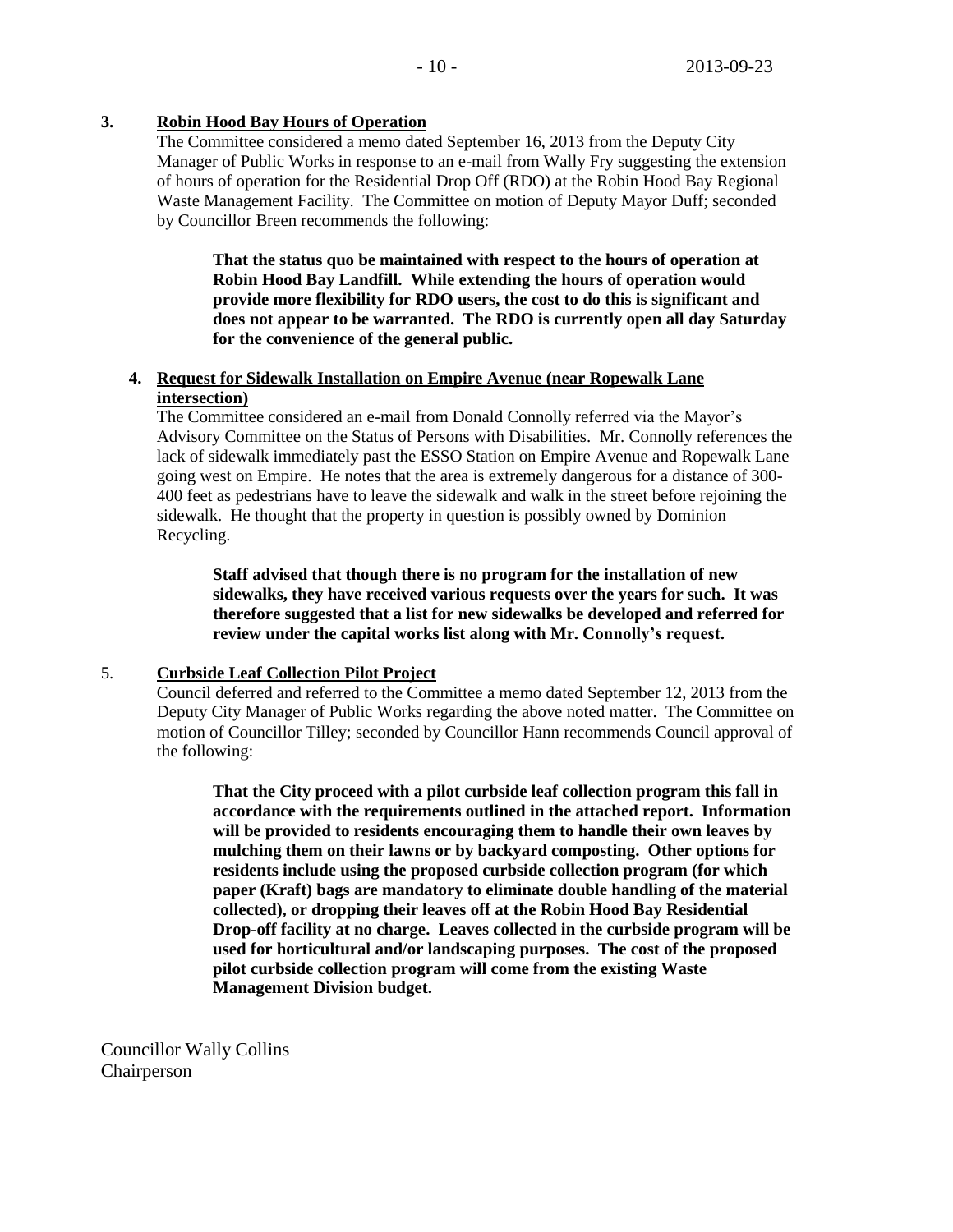#### **SJMC2013-09-23/429R**

**It was moved by Councillor Collins; seconded by Councillor Tilley: That the Committee's recommendations be approved.**

**Regarding Item #1 – Wishingwell Road & Terra Nova Road Water Main Rehabilitation - Council accepted a friendly amendment to the motion put forward by Councillor Breen that the additional \$1.4 million be referred to capital budget.**

**The motion as amended being put was unanimously carried.** 

#### **Heritage Advisory Committee Report dated September 13, 2013**

Council considered the following Heritage Advisory Committee Report dated September 13, 2013:

| In Attendance: | Deputy Mayor Shannie Duff, Chairperson                  |
|----------------|---------------------------------------------------------|
|                | <b>Gerard Hayes</b>                                     |
|                | <b>Taryn Sheppard</b>                                   |
|                | Dave Lane                                               |
|                | George Chalker                                          |
|                | Melanie Del Rizzo"                                      |
|                | Ken O'Brien, Chief Municipal Planner                    |
|                | <b>Sylvester Crocker, Manager of Technical Services</b> |
|                | Peter Mercer, Heritage Officer                          |
|                | Helen Miller, Archivist                                 |
|                | Margaret Donovan, Tourism Industry Coordinator          |
|                | Karen Chafe, Recording Secretary                        |

### **1. Marconi Building (Condominium Development) 342 Duckworth St.**

Dick Cook and Dan Ripley met with the Committee to discuss revised plans for the above noted property which were previously approved in principle by Council. Revised elevations were reviewed and are on file with the City Clerk's Department. The design has been somewhat refined from the original and the intention is still to preserve the original art deco elements of the building, but by using a ceramic cladding on the newer sections.

**The Committee recommends approval of the revised design as submitted, noting that it is a good blend of old and new material and complements the historic character of the Downtown.**

**2. Richmond Cottage – 4-6 McLea Place (formerly 18 Old Topsail Road/10 Shaw St.)**

The Heritage Advisory Committee presents the following brief chronology for Council's information: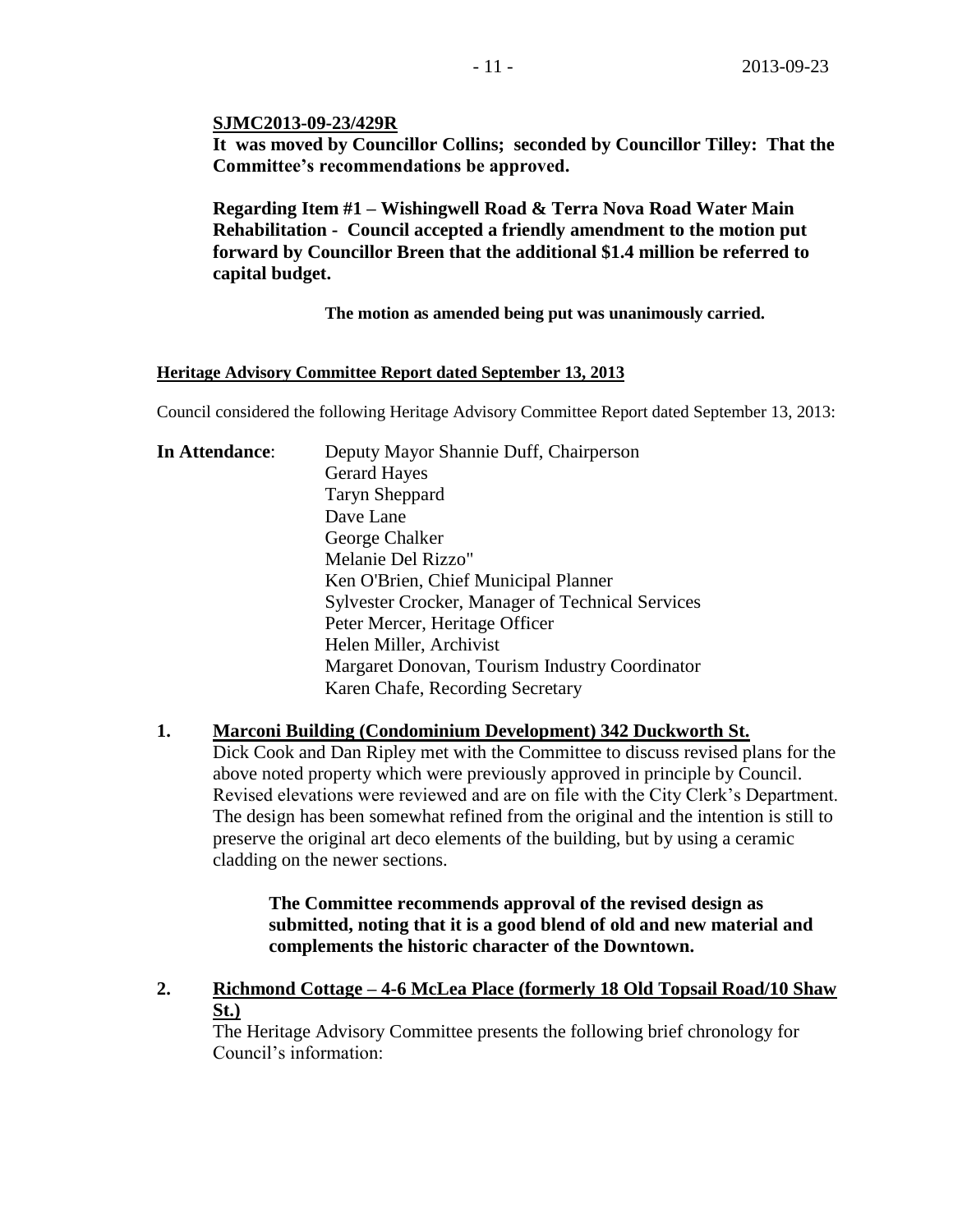- On August 23, 2011, the Heritage Advisory Committee met with Mr. Paul Fowler of Wrightland Development and Mr. Beaton Sheppard, Sheppard Case Architects who presented the proposed subdivision of 3.4 acres of land surrounding Richmond Cottage (4-6 McLea Place) as well as the subdivision of that cottage into two dwelling units. The attached plans were recommended by the Committee and subsequently approved by Council. The architectural renderings submitted showed a heritage sensitive design for the renovation of Richmond Cottage for adaptive reuse.
- On May 29, 2013, the Heritage Advisory Committee met with Paul Fowler and Dermot Karney of Wrightland Development Corporation to discuss their request for approval to demolish Richmond Cottage and replicate it with a new structure set further back on the site. Their rationale for demolition is attached to this report. The Committee recommended that Council reject the application to demolish though the report was not considered by Council as the applicant decided to withdraw the request. The Committee's recommendation to reject has since been held in abeyance.
- On September 9, 2013, the members of the Committee conducted a site visit of Richmond Cottage at the invitation of Wrightland Development Corporation in order to assess the present condition of the structure subsequent to the water damage which occurred as a result of the leak from burst pipes.
- The Committee during its meeting of September 13, 2013 agreed that there is no good reason to demolish the building from a structural perspective as it appears to be in reasonably sound condition. The amount of refurbishment the developer will be required to undertake to complete the proposed rehabilitation of Richmond Cottage has not been materially increased as a result of the leak. The attached memo from the City's Department of Building & Property Management confirms the Committee's opinion and the following quote from the report is noteworthy:

*Please note that most, if not all the work outlined in the rationale for demolition would need to be completed to facilitate the work that was outlined and presented in their original application for sub-division and renovations from August 23, 2013. In their original application all new exterior cladding and windows were being installed, the roof framing would have had to be re-structured to accommodate the new solariums, the interior would have been stripped to install new electrical, plumbing, ventilation, and insulation and new window and door openings were needed to accommodate reconfiguration.*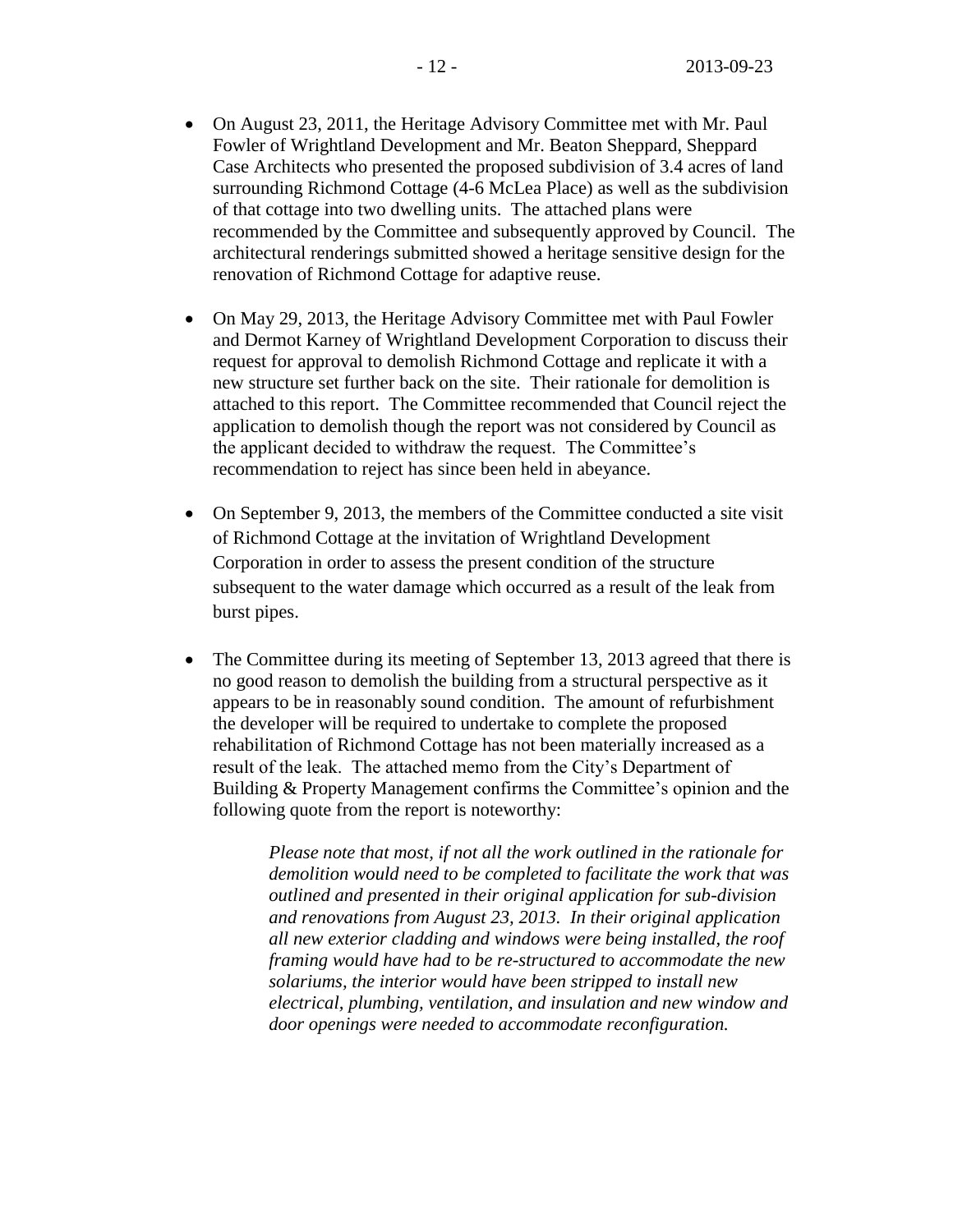Based on the foregoing, the following recommendations are put forth:

**The Committee reaffirms its earlier recommendation from the May 29, 2013 meeting to reject the request from Wrightland Development to demolish Richmond Cottage and that the structure be fully rehabilitated for the adaptive reuse that was originally proposed by Sheppard Case Architects during the August 23, 2011 Heritage Advisory Committee meeting. The Sheppard Case proposal conforms with the** *Parks Canada Standard Guidelines for the Conservation of Historic Places in Canada.*

**The Committee also recommends that the regulatory process be reviewed to ensure that heritage designated properties are properly maintained prior to Council's granting permission to develop the lands surrounding them. Comprehensive criteria must be developed to ensure the guaranteed protection of heritage structures through the establishment of development agreements which outline the specific conditions under which heritage properties must be maintained, i.e.:**

- **proper security to ensure protection of property from vandalism and neglect;**
- **timeframes for completion of restoration which must take place prior to further development of the property;**
- **The submission of bona fide architectural plans which adhere to the standard guidelines imposed by Parks Canada for the preservation and restoration of heritage buildings. The use of these standards ensures that a heritage building's architectural integrity is protected while allowing its adaptive reuse to modern day standards.**

## **3. 7 Monkstown Road**

The Committee considered an application for the replacement of the windows situated within the second floor dormers of 7 Monkstown Road. The division bar within the new windows will be somewhat lower than those in the originals; however they do comply with building code.

**The Committee recommends approval of the windows replacement but suggests that the applicant, if he has not already done so, check with local contractors who specialize in heritage window construction, particularly given that this is a heritage designated property. Mr. George Chalker with the Heritage Foundation of NL agreed to provide a list of professionals in this area.** 

## **4. 8 Ordnance St.**

The Heritage Officer tabled an application for the installation of windows at 8 Ordnance St. to be situated along the side and back of the property.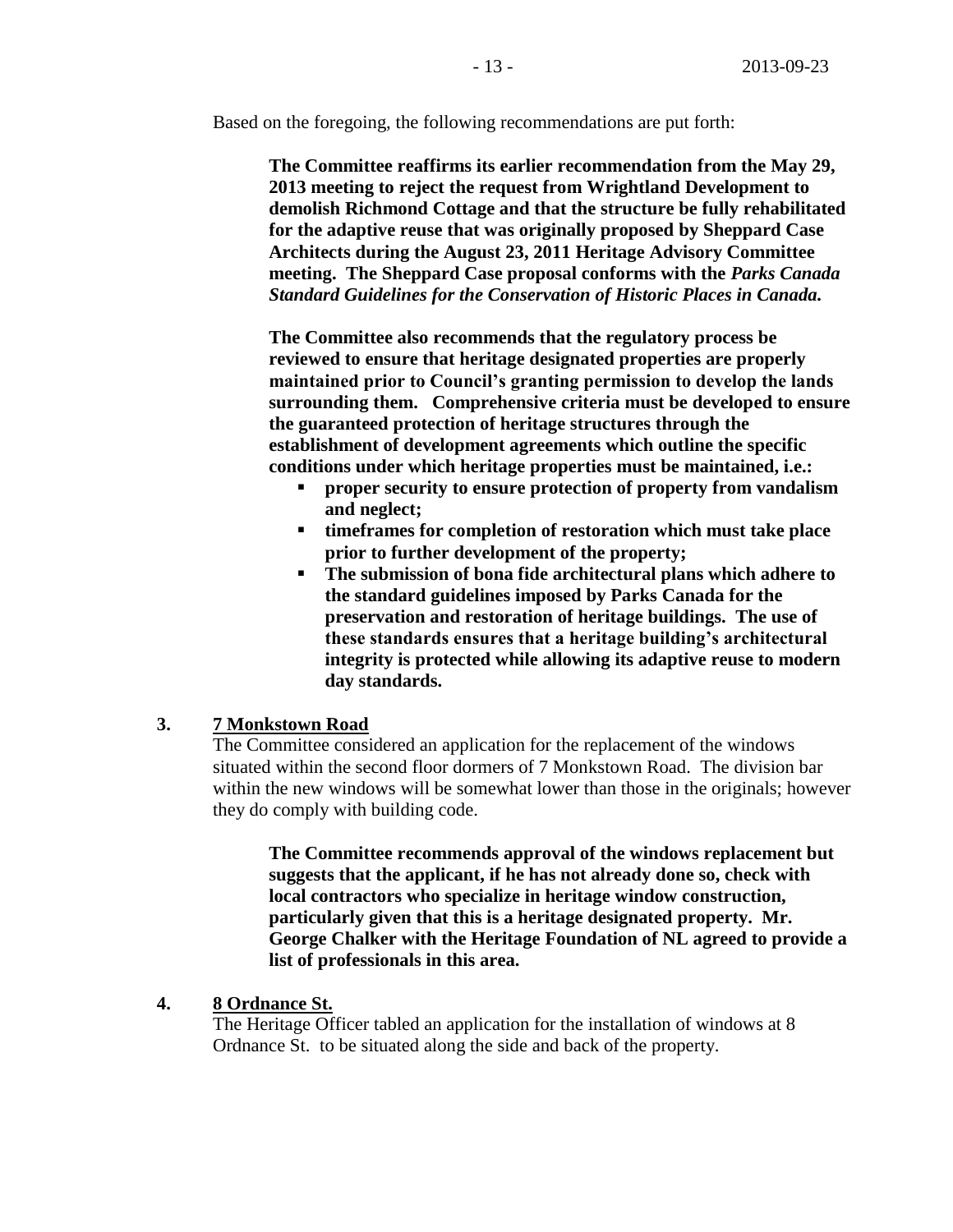## **The Committee recommends approval of the window installation as outlined by the Heritage Officer.**

### **5. 63 Bond St.**

The Committee considered an application for a window opening at 63 Bond St. on the third storey of the building facing eastward.

## **The Committee recommends approval of the application and further suggests that the applicant may also wish to install the same window on the opposite corner for the purpose of symmetry.**

Deputy Mayor Shannie Duff Chairperson

#### **SJMC2013-09-23/430R**

**It was moved by Deputy Mayor Duff; seconded by Councillor O'Leary: That the Committee's recommendations pertaining to Items 1,3, 4 and 5 be approved.** 

**The motion being put was unanimously carried.**

## **SJMC2013-09-23/431R**

**Regarding Item #2, Richmond Cottage – 4-6 McLea Place, it was moved by Deputy Mayor Duff; seconded by Councillor O'Leary: That the Committee's recommendations be approved.**

## **SJMC2013-09-23/432R**

**It was moved by Councillor Hann; seconded by Councillor Collins: That the Committee's recommendations be referred to the Planning & Housing Standing Committee to allow an opportunity for a full presentation to the committee and a review of the regulatory process by staff.**

**The motion was carried with Deputy Mayor Duff, Councillors O'Leary, Hickman and Galgay dissenting.**

#### **Development Permits**

Council considered as information the following Weekly Development Permits for the period September 13, 2013 to September 19, 2013: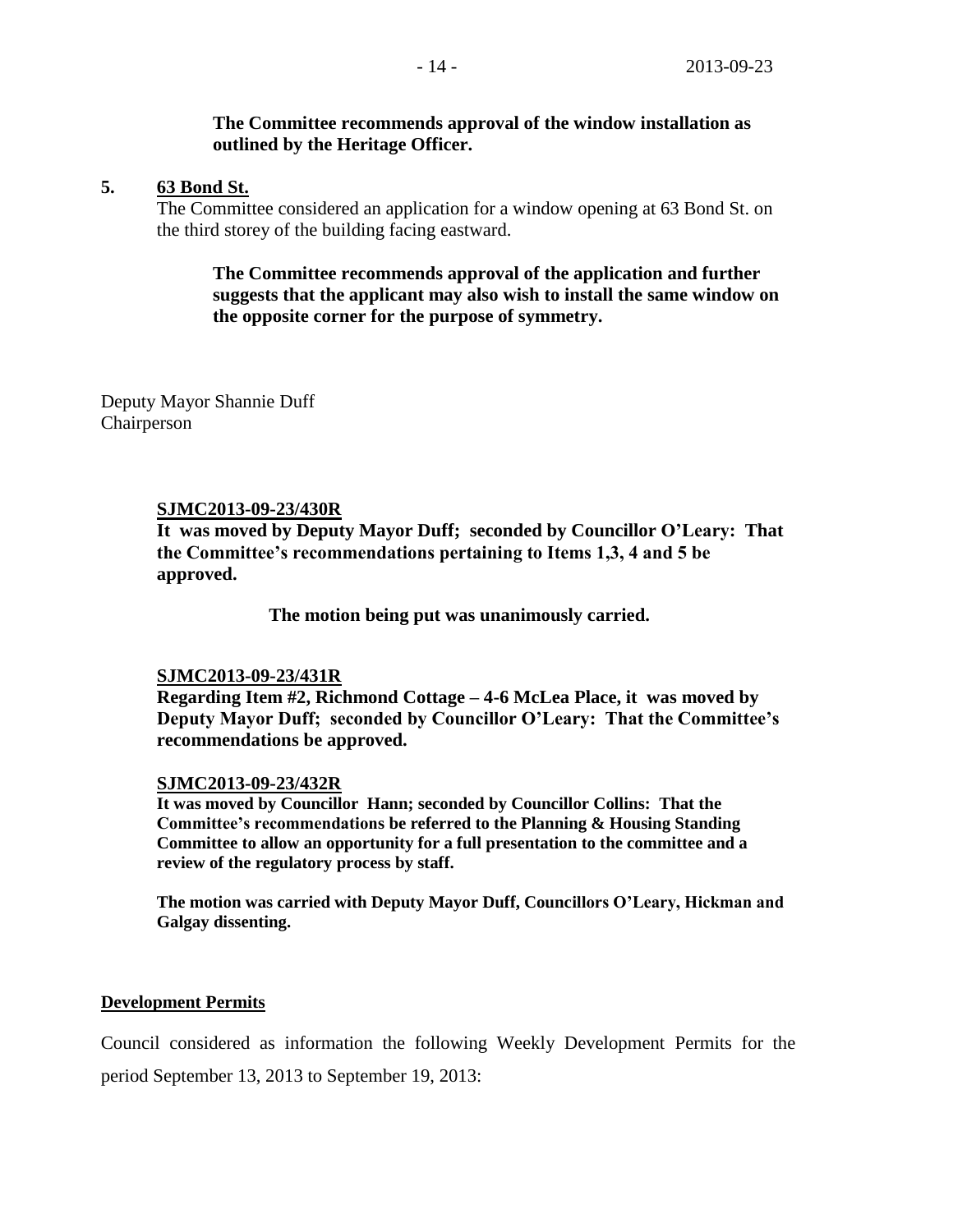#### **DEVELOPMENT PERMITS LIST DEPARTMENT OF PLANNING, DEVELOPMENT AND ENGINEERING FOR THE PERIOD OF September 13, 2013 TO September 19, 2013**

| Code       | Applicant                              | <b>Application</b>                            | Location                    | Ward           | <b>Development</b><br><b>Officer's Decision</b> | Date     |
|------------|----------------------------------------|-----------------------------------------------|-----------------------------|----------------|-------------------------------------------------|----------|
| <b>RES</b> |                                        | Home Office                                   | 14 Eaststaff Street         | 3              | <b>Approved</b>                                 | 13-09-17 |
| <b>RES</b> | Triple D<br>Holdings<br>Limited        | Two (2) Building Lots                         | Glenlonan Street            | 5              | Approved                                        | 13-09-17 |
| AG         |                                        | Proposed Barn With a<br>Residential Loft      | <b>Ruby Line</b>            | 5              | <b>Rejected by</b><br>LDAA                      | 13-09-18 |
| <b>AG</b>  | J3 Consulting<br><b>Excavating Ltd</b> | Place Fill on Property<br>for Agriculture Use | <b>Back Line</b>            | 5              | Approved                                        | 13-09-19 |
| AG         |                                        | Place Fill of Property<br>for Agriculture Use | Robert E Howlett<br>Highway | 5              | Approved                                        | 13-09-19 |
| <b>COM</b> | <b>United Sail</b><br>Works            | Relocate Sewer Main<br>and Extension to Bldg. | 4 East White Hills<br>Road  |                | <b>Approved</b>                                 | 13-09-18 |
| <b>COM</b> | Venture<br>Architecture<br>2000 Inc.   | <b>New Access</b><br>Configuration            | 79 Blackmarsh Road          | $\overline{2}$ | Approved                                        | 13-09-19 |
|            |                                        |                                               |                             |                |                                                 |          |
|            |                                        |                                               |                             |                |                                                 |          |
|            |                                        |                                               |                             |                | Corord Doron                                    |          |

**\* Code Classification: RES- Residential INST - Institutional COM- Commercial IND - Industrial AG - Agriculture OT - Other**

**Gerard Doran Development Officer Department of Planning**

**\*\* This list is issued for information purposes only. Applicants have been advised in writing of the Development Officer's decision and of their right to appeal any decision to the St. John's Local Board of Appeal.**

## **Building Permits List – September 23, 2013**

## **SJMC2013-09-23/433R**

**It was decided on motion of Councillor Tilley; seconded by Councillor Collins: That the recommendation of the Deputy City Manager, Planning, Development & Engineering with respect to the following building permits, be approved:**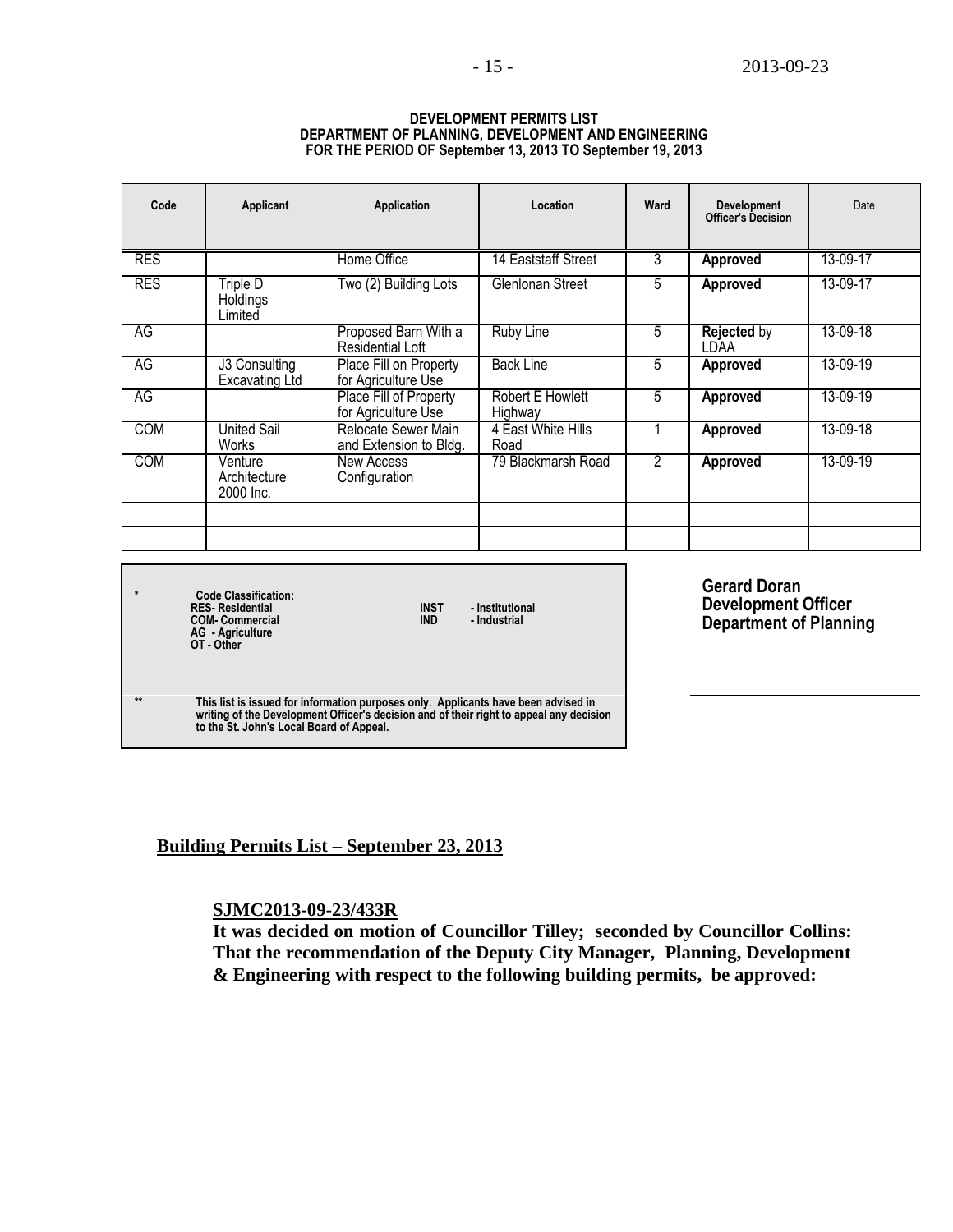# **Building Permits List Council's September 23, 2013 Regular Meeting**

Permits Issued: 2013/09/12 To 2013/09/18

#### **CLASS: COMMERCIAL**

| 25 ABERDEEN AVE TIM HORTONS<br>98 DUCKWORTH ST - HEMPWARE<br>253 DUCKWORTH ST TIM HORTONS<br>324 FRESHWATER RD<br>547 KENMOUNT RD<br>$23 - 25$ ROWAN ST<br>332 WATER ST<br>25 ABERDEEN AVE TIM HORTONS NO<br>56 LESLIE ST<br>305 WATER ST<br>390 DUCKWORTH ST<br>48 KENMOUNT RD/WASTE ENCLOSURE NC<br>332 WATER ST<br>334 WATER ST, 2ND & 3RD FLOORS RN<br>14 AUSTIN ST<br>215 WATER ST -LEGROW'S TRAVEL<br>1 KIWANIS ST | SN.<br>SN<br>SN<br>SN<br>SN<br>SN<br>SN<br>NC<br>RN.<br>SW<br>CR.<br>CO <sub>2</sub><br>RN<br>CR | <b>EATING ESTABLISHMENT</b><br>RETAIL STORE<br>EATING ESTABLISHMENT<br>CAR SALES LOT<br>CAR SALES LOT<br>MIXED USE<br>RETAIL STORE<br>ACCESSORY BUILDING<br><b>FENCE</b><br>RETAIL STORE<br>FENCE<br>ACCESSORY BUILDING<br>RETAIL STORE<br>OFFICE<br>OFFICE<br>OFFICE<br>SERVICE SHOP |
|--------------------------------------------------------------------------------------------------------------------------------------------------------------------------------------------------------------------------------------------------------------------------------------------------------------------------------------------------------------------------------------------------------------------------|--------------------------------------------------------------------------------------------------|---------------------------------------------------------------------------------------------------------------------------------------------------------------------------------------------------------------------------------------------------------------------------------------|
| 253 DUCKWORTH ST TIM HORTONS                                                                                                                                                                                                                                                                                                                                                                                             | RN                                                                                               | EATING ESTABLISHMENT                                                                                                                                                                                                                                                                  |
| 35 MAJOR'S PATH                                                                                                                                                                                                                                                                                                                                                                                                          | NC.                                                                                              | OFFICE                                                                                                                                                                                                                                                                                |
|                                                                                                                                                                                                                                                                                                                                                                                                                          |                                                                                                  |                                                                                                                                                                                                                                                                                       |

THIS WEEK \$ 3,568,470.00

**CLASS: INDUSTRIAL**

THIS WEEK \$ .00

#### **CLASS: GOVERNMENT/INSTITUTIONAL**

|  | 50 RUBY LINE    |                        | NC | FENCE                     |
|--|-----------------|------------------------|----|---------------------------|
|  |                 | 70 EAST WHITE HILLS RD | SW | ADMIN BLDG/GOV/NON-PROFIT |
|  | 168 MILITARY RD |                        | RN | RECREATIONAL USE          |

THIS WEEK \$ 5,240,000.00

#### **CLASS: RESIDENTIAL**

| 9 ALDERDICE PL    | NC. | PATIO DECK               |
|-------------------|-----|--------------------------|
| 9 ALDERDICE PL    | NC. | PATIO DECK               |
| 75 ALDERSHOT ST   | NC. | PATIO DECK               |
| 19 ALMOND CRES    | NC. | <b>FENCE</b>             |
| 421 BACK LINE     | NC. | SINGLE DETACHED DWELLING |
| 15 BALNAFAD PL    | NC. | ACCESSORY BUILDING       |
| 53 BATTERY RD     | NC. | SINGLE DETACHED DWELLING |
| 307 BLACKMARSH RD | NC. | ACCESSORY BUILDING       |
| 29 BLUE PUTTEE DR | NC. | ACCESSORY BUILDING       |
| 15 BOND ST        | NC. | PATIO DECK               |
| 43 BRISTOL ST     | NC. | PATIO DECK               |
| 258 CANADA DR     | NC. | PATIO DECK               |
| 4 CAPULET ST      | NC. | PATIO DECK               |
| 42 DUNKERRY CRES  | NC. | SINGLE DETACHED DWELLING |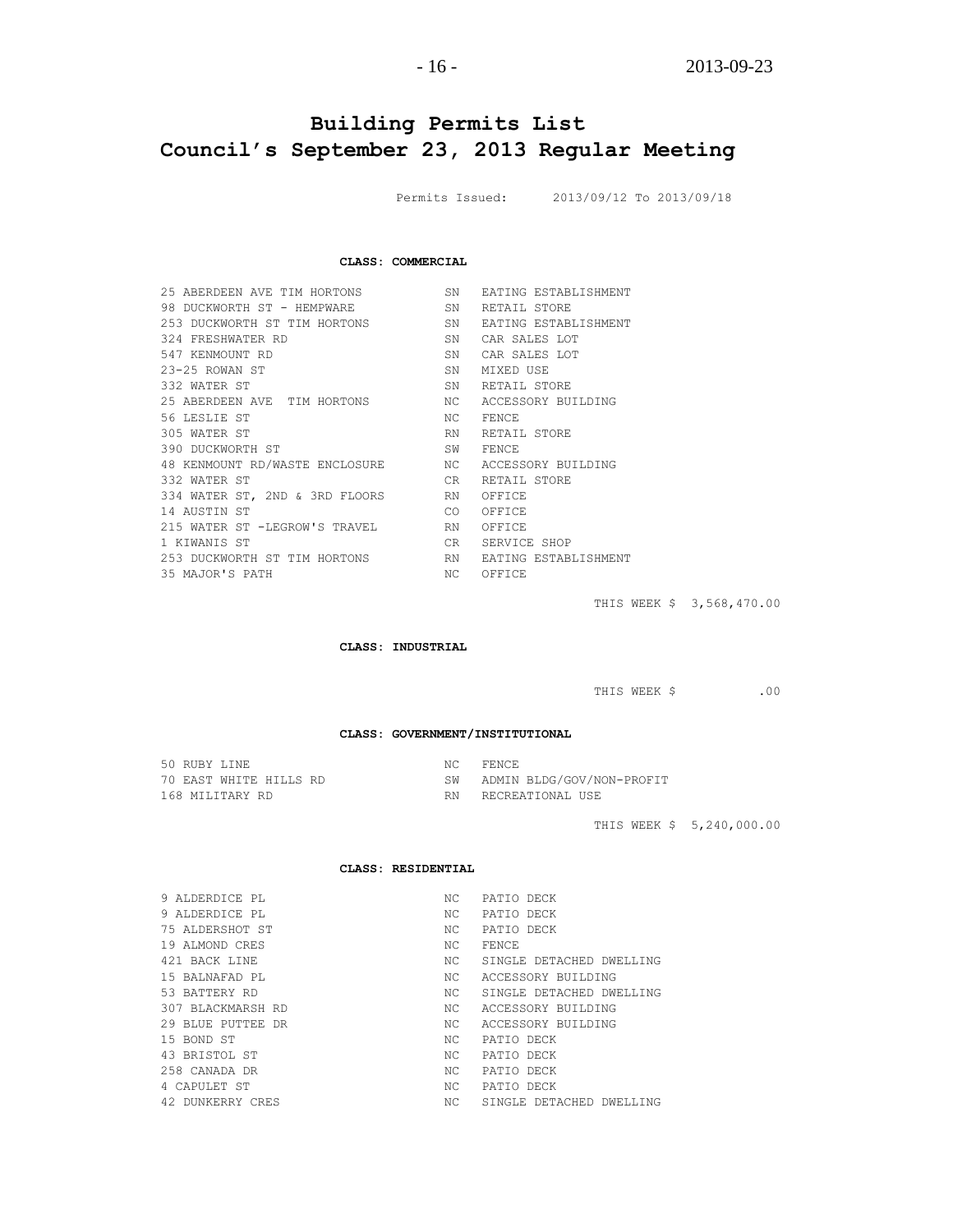THIS WEEK \$ 40,000.00

THIS WEEK \$ 4,973,760.00

46 QUIDI VIDI VILLAGE RD DM SINGLE DETACHED DWELLING

378 DUCKWORTH ST DM WAREHOUSE

41 SPRUCE GROVE AVE SW SINGLE DETACHED DWELLING 7 CHIMO PL SW SINGLE DETACHED DWELLING 4 ROSE ABBEY ST SW SINGLE DETACHED DWELLING

**CLASS: DEMOLITION**

212 MUNDY POND RD RN SINGLE DETACHED DWELLING

12 VICTORIA ST **RN** SINGLE DETACHED & SUB.APT

185 PLEASANT ST RN TOWNHOUSING

128 FRESHWATER RD **RN** SINGLE DETACHED DWELLING 25 FRESHWATER RD RN SINGLE DETACHED DWELLING 16 JAMES LANE RN SINGLE DETACHED DWELLING 130 LINEGAR AVE RN ADMIN BLDG/GOV/NON-PROFIT

80 CARRICK DR **RN SINGLE DETACHED DWELLING** 123 ELIZABETH AVE **RN** APARTMENT BUILDING 40 FRESHWATER RD RN TOWNHOUSING

RN SINGLE DETACHED DWELLING

41 LADYSMITH DR EX SINGLE DETACHED DWELLING 21 BROOKLYN AVE RN SINGLE DETACHED DWELLING

95 GRENFELL AVE **CRIPT CRIPT CONSTITUTE OF SUBSIDIARY APARTMENT** 62 PETITE FORTE DR CR SUBSIDIARY APARTMENT 9 ALDERDICE PL EX SINGLE DETACHED & SUB.APT

105 CASTLE BRIDGE DR CR SUBSIDIARY APARTMENT 59 GREAT EASTERN AVE CR SUBSIDIARY APARTMENT

29 BLUE PUTTEE DR CR SINGLE DETACHED DWELLING

24 CARNELL ST CO HOME OFFICE 9 ALDERDICE PL CR SINGLE DETACHED & SUB.APT

17 TITANIA PL., LOT 165 NC SINGLE DETACHED DWELLING

THE SUNSET STRAIN SUNSET STRAIN STRAIN STRAIN STRAIN STRAIN STRAIN STRAIN STRAIN STRAIN STRAIN STRAIN STRAIN STRAIN STRAIN STRAIN STRAIN STRAIN STRAIN STRAIN STRAIN STRAIN STRAIN STRAIN STRAIN STRAIN STRAIN STRAIN STRAIN S 62 TEAKWOOD DR NC PATIO DECK

76 SUNSET ST NO RECESSORY BUILDING

7 SEQUOIA DRIVE NO NO ACCESSORY BUILDING 40 STANFORD PL, LOT 52 NC SINGLE DETACHED DWELLING

25 SEABORN ST NC FENCE 22 SEQUOIA DR, LOT 305 NC SINGLE DETACHED DWELLING

75 PITCHER'S PATH NO SINGLE DETACHED DWELLING ST. JOHN'S PLACE NO NC CONDOMINIUM 5 ST. SHOTTS PL NC ACCESSORY BUILDING

52 ORLANDO PL, LOT 191 NC SINGLE DETACHED DWELLING 16 PENETANGUISHENE RD NC ACCESSORY BUILDING 212 PETTY HARBOUR RD NC SINGLE DETACHED DWELLING

213 LADYSMITH DR, LOT 600 NC SINGLE DETACHED DWELLING 227 LADYSMITH DR, LOT 593 NC SINGLE DETACHED & SUB.APT 493 MAIN RD NO NC ACCESSORY BUILDING 24 MIRANDA ST, LOT 105 NC SINGLE DETACHED DWELLING 109 NEWTOWN RD NC FENCE 12 OBERON ST NC FENCE

32 COOKSTOWN RD NC ACCESSORY BUILDING 73 JORDAN PL NC ACCESSORY BUILDING 10 KATIE PL NO NO ACCESSORY BUILDING 44 KENAI CRES., LOT 197 NC SINGLE DETACHED DWELLING 73 LADYSMITH DR, LOT 168 NC SINGLE DETACHED DWELLING 123 LADYSMITH DR,LOT 193 NC SINGLE DETACHED DWELLING

13 ELDERBERRY PL NC ACCESSORY BUILDING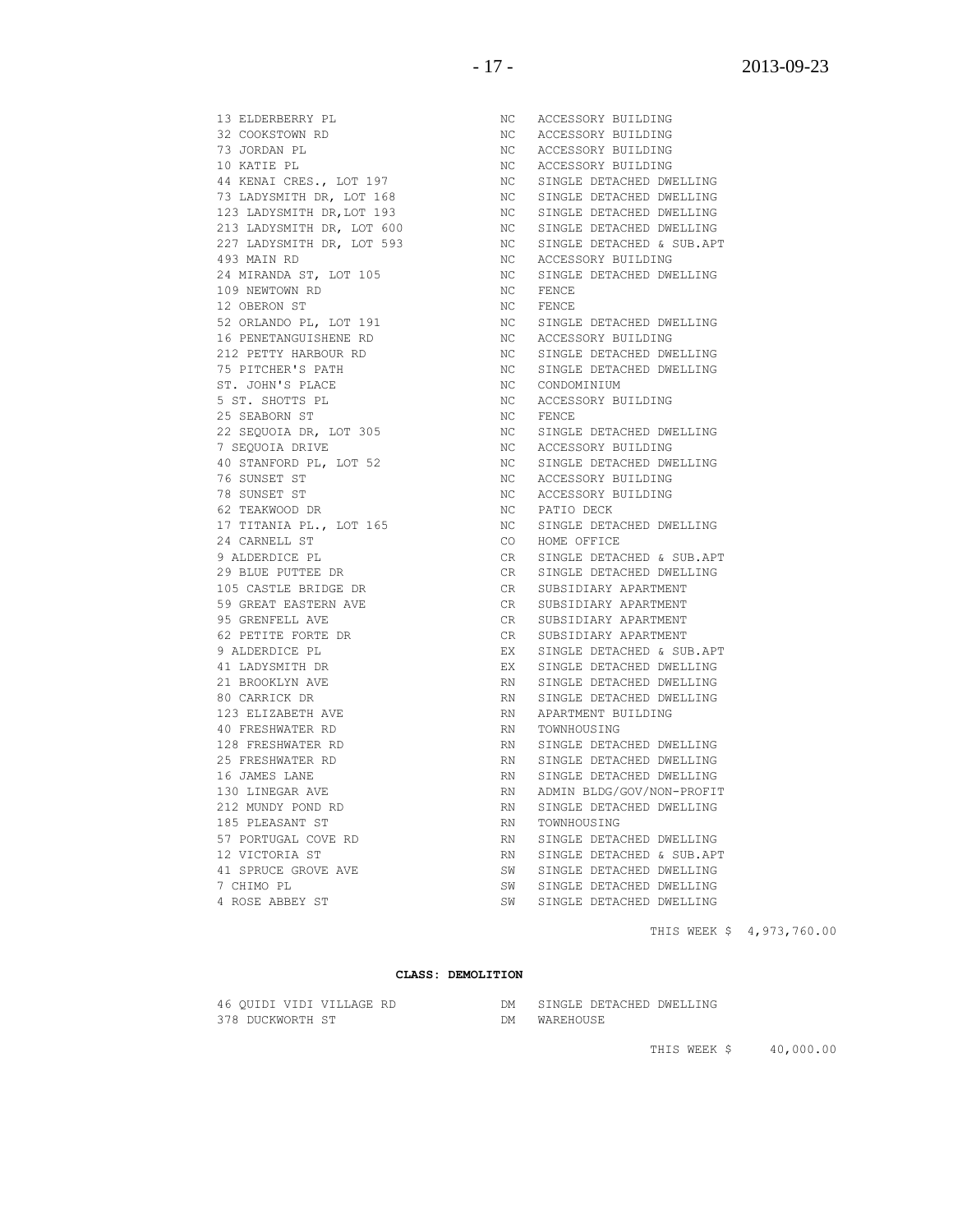THIS WEEK'S TOTAL: \$ 13,822,230.00

REPAIR PERMITS ISSUED: 2013/09/12 TO 2013/09/18 \$ 106,200.00

44 Courtney Street – new accessory building rejected as per Section 8.3.6(3)(i)(a) of the City of St. John's Development Regulations.

#### LEGEND

| СO  | CHANGE OF OCCUPANCY  | SN  | STGN                 |
|-----|----------------------|-----|----------------------|
| CR. | CHNG OF OCC/RENOVTNS | МS  | MOBILE SIGN          |
| F.X | EXTENSION            | CC. | CHIMNEY CONSTRUCTION |
| NC. | NEW CONSTRUCTION     | Μn  | CHIMNEY DEMOLITION   |
| OC. | OCCUPANT CHANGE      | DV  | DEVELOPMENT FILE     |
| RN  | RENOVATIONS          | WS  | <b>WOODSTOVE</b>     |
| SW  | STTE WORK            | DМ  | DEMOLITTION          |
| TТ  | TENANT IMPROVEMENTS  |     |                      |
|     |                      |     |                      |

| YEAR TO DATE COMPARISONS                  |                  |                   |                                |  |
|-------------------------------------------|------------------|-------------------|--------------------------------|--|
| September 23, 2013                        |                  |                   |                                |  |
|                                           |                  |                   |                                |  |
| TYPE                                      | 2012             | 2013              | $\sqrt[3]{ }$ VARIANCE $(+/-)$ |  |
| Commercial                                | \$161,300,900.00 | \$74,100,400.00   | $-54$                          |  |
| Industrial                                | \$3,600,100.00   | \$131,000.00      | $-96$                          |  |
| Government/Institutional                  | \$15,500,500.00  | \$77, 200, 200.00 | 398                            |  |
| Residential                               | \$141,700,400.00 | \$122,500,100.00  | $-14$                          |  |
| Repairs                                   | \$4,000,000.00   | \$3,800,400.00    | $-5$                           |  |
| Housing Units (1 & 2 Family<br>Dwellings) | 462              | 347               |                                |  |
| <b>TOTAL</b>                              | \$326,102,362.00 | \$277,732,447.00  | $-15$                          |  |

Respectfully Submitted,

David Blackmore, R.P.A. Deputy City Manager – Planning, Development & Engineering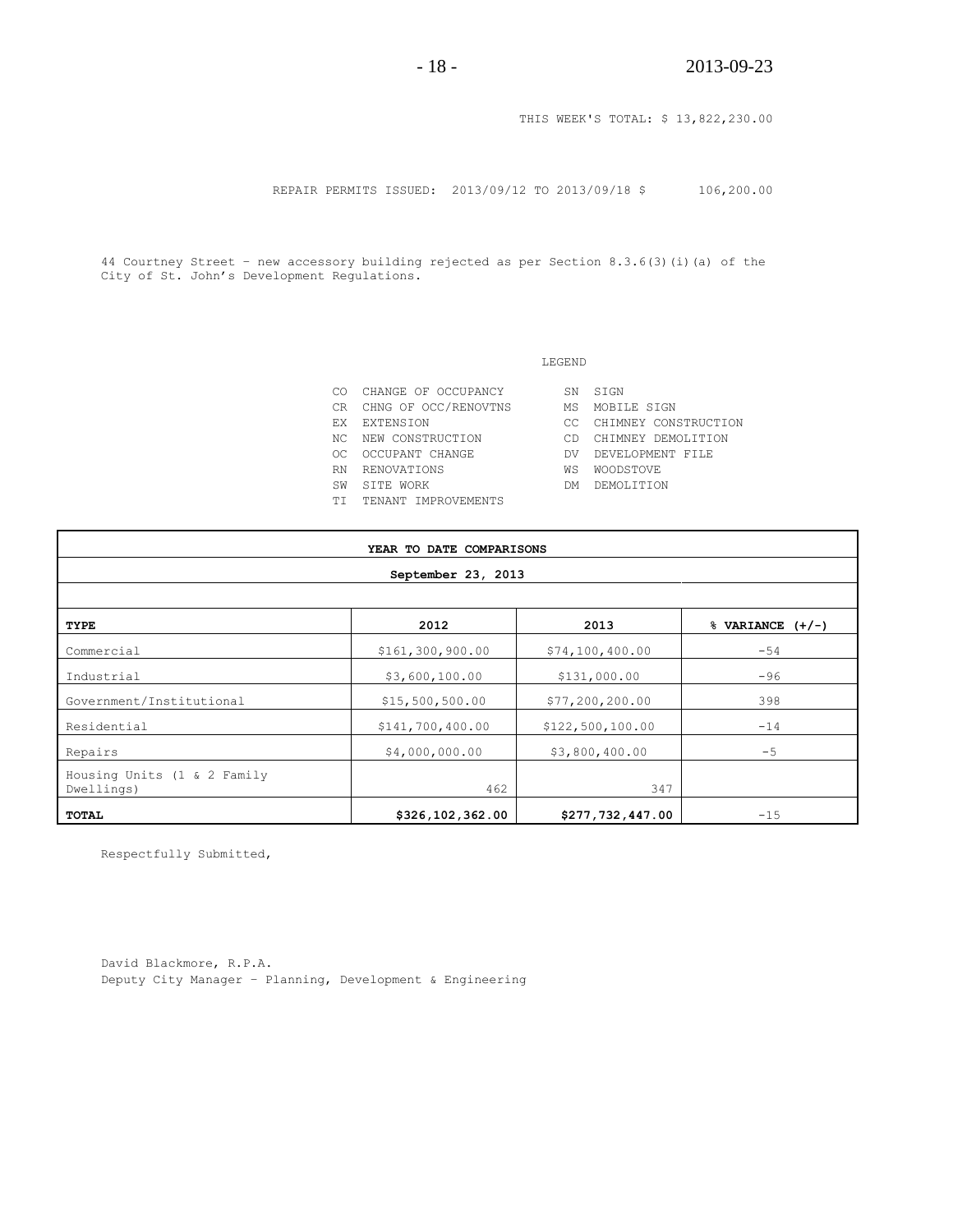## **Payrolls and Accounts**

#### **SJMC2013-09-23/434R**

**It was decided on motion of Councillor Tilley; seconded by Councillor Collins: That the following Payrolls and Accounts for the weeks ending August 22nd , and August 29th , be approved:**

# **Weekly Payment Vouchers For The Week Ending September 19, 2013**

# **Payroll**

| <b>Public Works</b>     | \$406,702.24   |
|-------------------------|----------------|
| <b>Bi-Weekly Casual</b> | \$27,275.45    |
| <b>Accounts Payable</b> | \$2,859,121.52 |

**Total: \$ 3,293,099.21**

## **NOTICE OF MOTION**

#### **Deputy Mayor Duff gave the following Notice of Motion:**

**TAKE NOTICE that I will, at the next regular meeting of the St. John's Municipal Council move to enact an amendment to the St. John's Development Regulations to strengthen the protection of designated heritage properties which form part of a rezoning application, by the inclusion in a development agreement of specified conditions and timelines for the completion of rehabilitation work committed by a developer as part of the rezoning application.**

Dated at St. John's, NL this 23<sup>rd</sup>, day of September, 2013.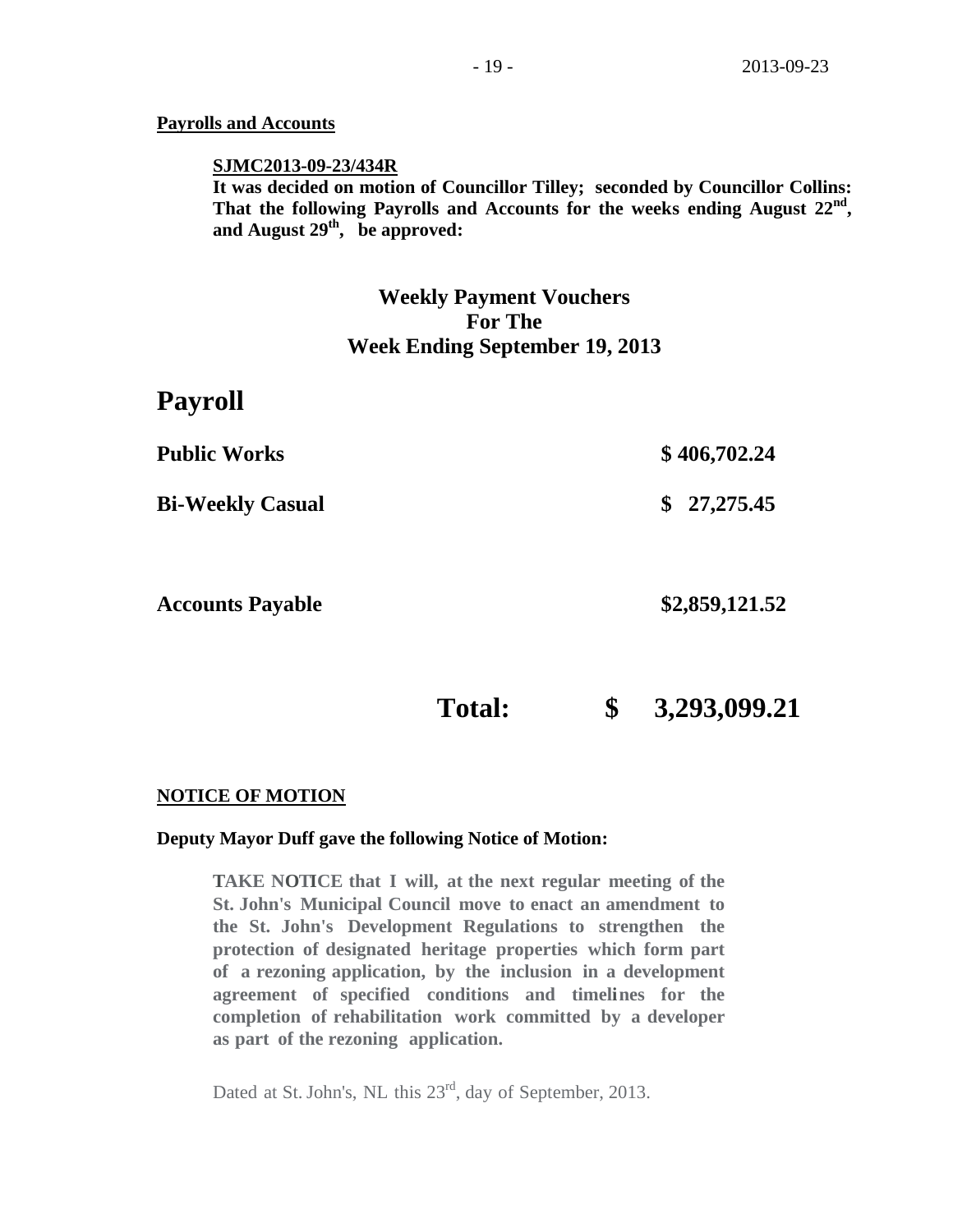The City Clerk informed Council that the Notice of Motion was out of order noting that due to Council's previous motion to refer the Heritage Advisory Committee's recommendations on Item #1 – Richmond Cottage, to the Planning & Housing Standing Committee, a report from the Planning Committee has to be presented to Council prior to debate.

## **Kiwanis Street - 372 Kenmount Road**

Council considered a memorandum dated September  $18<sup>th</sup>$ , 2013 from the City Solicitor regarding the above noted.

#### **SJMC2013-09-23/435R**

**It was moved by Councillor Colbert; seconded by Councillor Hanlon: That the owner of land at 372 Kenmount Road, expropriated by the City for the construction of Kiwanis Street, be compensated at the assessed value (\$8.00/square foot), being \$68,003.00, plus legal fees.**

**The motion being put was unanimously carried.**

#### **Water Transmission Line – Portugal Cove Road**

Council considered a memorandum dated September  $18<sup>th</sup>$ , 2013 from the City Solicitor

regarding the above noted.

#### **SJMC2013-09-23/436R**

**It was moved by Councillor Tilley: seconded by Councillor Hanlon: That the Expropriation be abandoned and Notice of Abandonment executed, with respect to the water transmission line, Portugal Cove Road.**

**The motion being put was unanimously.**

## **Deputy Mayor Duff**

Deputy Mayor Duff tabled a letter from Maria Lear for referral to the Planning and Housing Standing Committee.